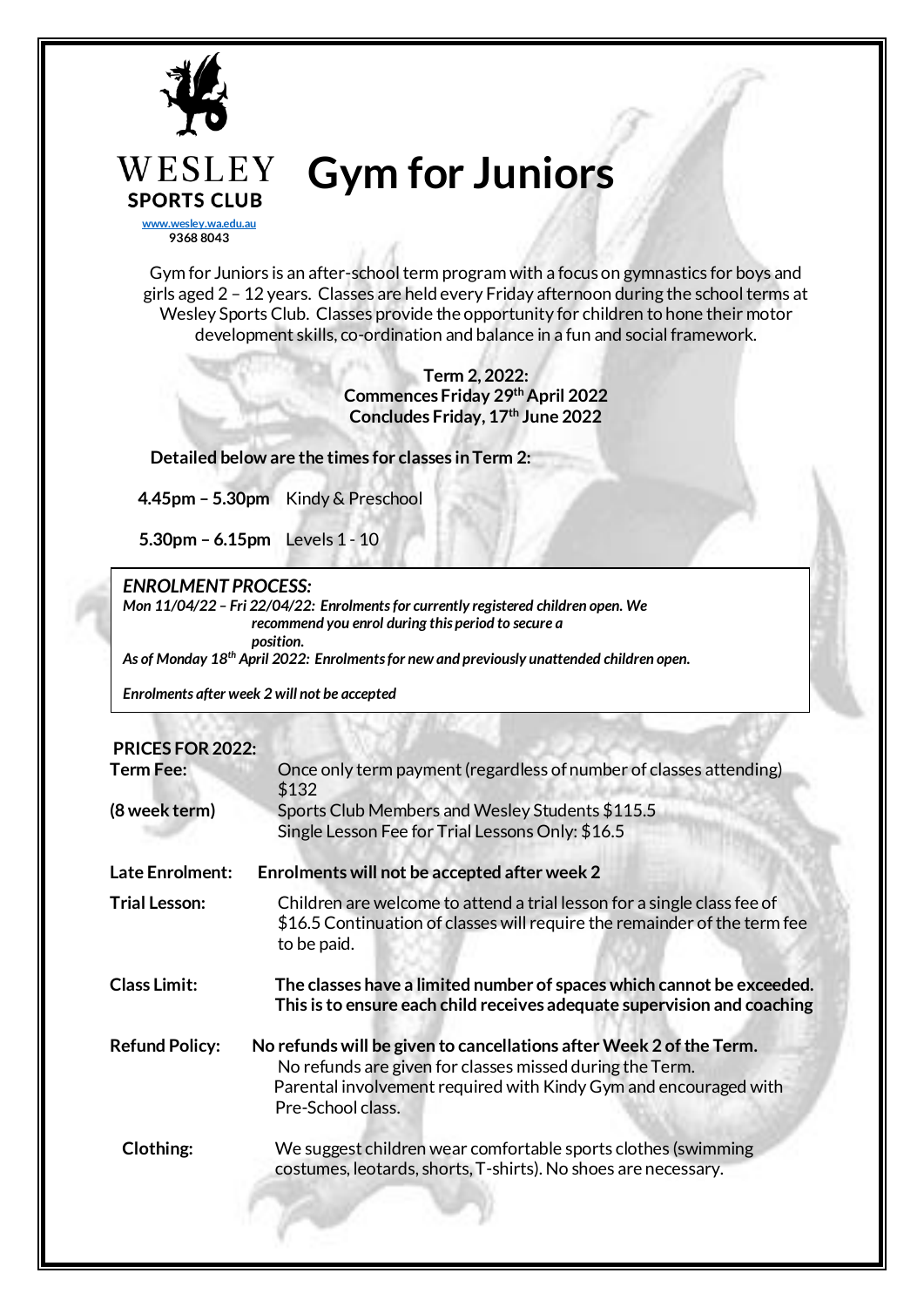| WESLEY                                                                                                                                                      |                                                          | <b>Gym for Juniors</b>      |                                                                                                                                                                                                                                                                                                                                                           |
|-------------------------------------------------------------------------------------------------------------------------------------------------------------|----------------------------------------------------------|-----------------------------|-----------------------------------------------------------------------------------------------------------------------------------------------------------------------------------------------------------------------------------------------------------------------------------------------------------------------------------------------------------|
| <b>SPORTS CLUB</b><br>www.weslev.wa.edu.au<br>93688043                                                                                                      |                                                          | <b>Enrolment Form</b>       |                                                                                                                                                                                                                                                                                                                                                           |
| CHILD'S NAME SURNAME                                                                                                                                        |                                                          | D/O/B                       | <b>CLASS TIME</b>                                                                                                                                                                                                                                                                                                                                         |
| CHILD'S NAME SURNAME                                                                                                                                        |                                                          | D/O/B                       | CLASS TIME                                                                                                                                                                                                                                                                                                                                                |
| CHILD'S NAME SURNAME                                                                                                                                        |                                                          | D/O/B                       | <b>CLASS TIME</b>                                                                                                                                                                                                                                                                                                                                         |
| ADDRESS:                                                                                                                                                    |                                                          |                             |                                                                                                                                                                                                                                                                                                                                                           |
|                                                                                                                                                             | POST CODE                                                |                             |                                                                                                                                                                                                                                                                                                                                                           |
| PHONE: (H)<br><b>FULL NAME OF PERSON TO BE</b>                                                                                                              | (W)                                                      | (M)                         |                                                                                                                                                                                                                                                                                                                                                           |
| <b>CONTACTED IN AN EMERGENCY:</b>                                                                                                                           |                                                          |                             |                                                                                                                                                                                                                                                                                                                                                           |
| PHONE: (H)                                                                                                                                                  | (W)                                                      |                             |                                                                                                                                                                                                                                                                                                                                                           |
| RELATIONSHIP TO CHILD:                                                                                                                                      |                                                          |                             |                                                                                                                                                                                                                                                                                                                                                           |
| <b>PLEASE TICK</b>                                                                                                                                          | $\Box$ TERM 2, 2022 (8 WEEK TERM) \$132                  |                             |                                                                                                                                                                                                                                                                                                                                                           |
|                                                                                                                                                             | MEMBERS AND WESLEY STUDENTS: \$115.5                     |                             |                                                                                                                                                                                                                                                                                                                                                           |
| $\Box$ TRIAL CLASS: \$16.5                                                                                                                                  |                                                          |                             |                                                                                                                                                                                                                                                                                                                                                           |
|                                                                                                                                                             | ADJUSTED TO ACCOMMODATE PARTICIPANT FRIENDSHIPS.*        |                             | *ALL CLASSES ARE SET PRIOR TO WEEK 1 OF TERM. CLASS GROUPS CAN NOT BE                                                                                                                                                                                                                                                                                     |
| DOES YOUR CHILD SUFFER FROM ANY ILLNESS/CONDITION THAT WE SHOULD BE                                                                                         |                                                          |                             |                                                                                                                                                                                                                                                                                                                                                           |
| AWARE OF? If Yes - Please Explain                                                                                                                           |                                                          |                             |                                                                                                                                                                                                                                                                                                                                                           |
|                                                                                                                                                             |                                                          |                             |                                                                                                                                                                                                                                                                                                                                                           |
|                                                                                                                                                             |                                                          |                             |                                                                                                                                                                                                                                                                                                                                                           |
| Please get the enrolment form back to the Wesley Sports Club office with full<br>the first class if the class selected has already reached maximum numbers. |                                                          | <b>Parents: Please Note</b> | Please be aware that class sizes are restricted. We will make every attempt to try<br>and ensure the student receives a place in their desired class but in order to protect<br>the safety and development of participants, enrolments per instructor are limited.<br>payment before the start of the gym term. We will be in contact before the start of |
|                                                                                                                                                             | Please ensure you complete the reverse side of this form |                             |                                                                                                                                                                                                                                                                                                                                                           |
|                                                                                                                                                             |                                                          |                             |                                                                                                                                                                                                                                                                                                                                                           |